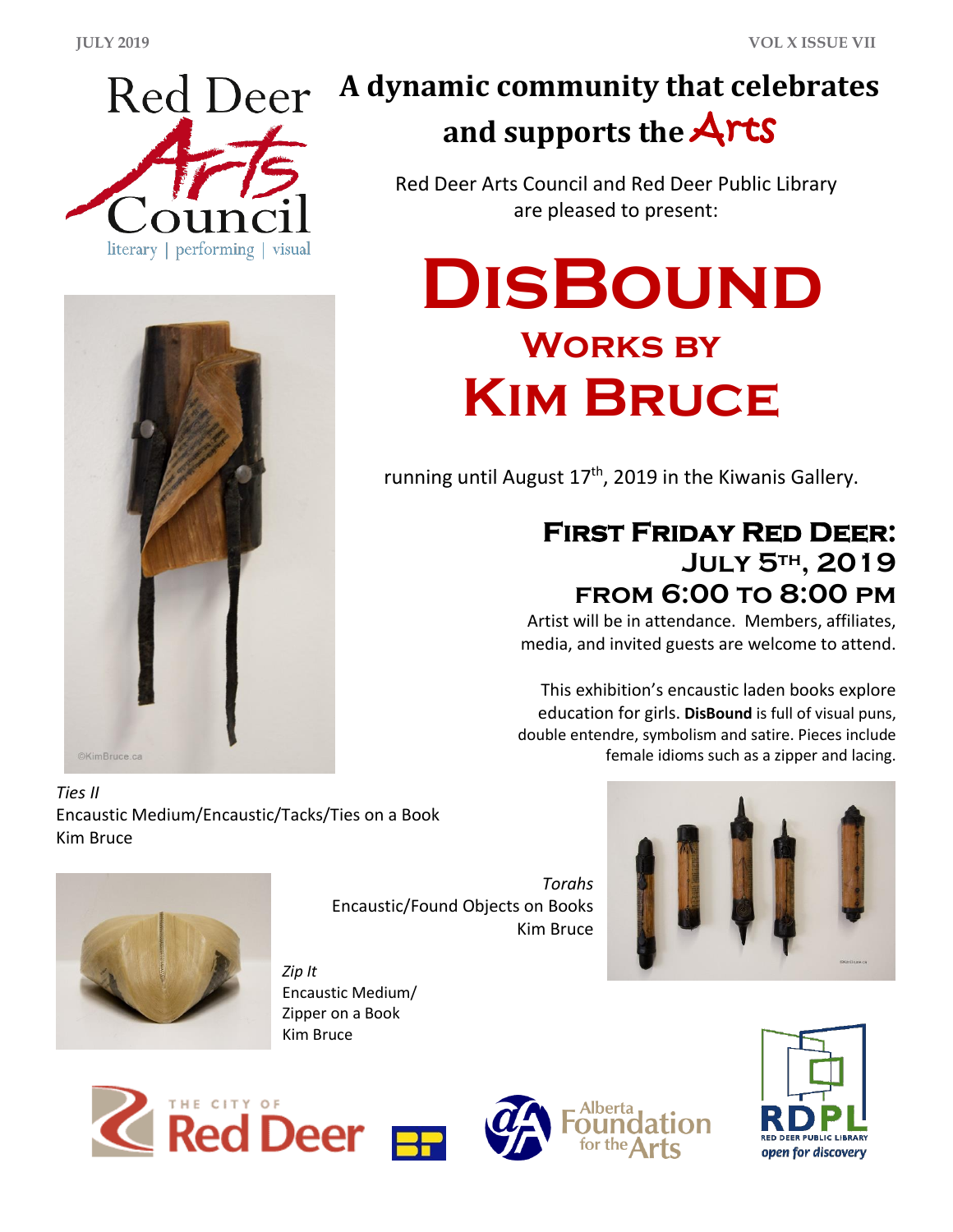*Wishing everyone an amazing summer 2019!*

#### **Canada Day, CentreFest, Bard on Bower and more!**

There are so many great activities happening around town this summer!

Make sure you check out Bower Ponds on Canada Day [\(https://bit.ly/2IUPW80\)](https://bit.ly/2IUPW80) and again later in July/August for Bard on Bower by Prime Stock Theatre. This year, the Shakespearean company is offering *MacBeth* and *The Tempest* on the mainstage and two touring shows at a park near you! Follow on Facebook: [https://bit.ly/2WVWJYV\)](https://bit.ly/2WVWJYV) From July 2 - 5<sup>th</sup>, visit your friends at City of Red Deer Culture Services as they invite everyone to their open house at the new building, 5205 48 Ave! Then, at the end of July, CentreFest expands to a 3-Day event with the addition of The Taste of Red Deer on the Friday night! Make sure to check it out at the new Culture Services Building & Gary W. Harris Celebration Plaza on 48<sup>th</sup> Avenue! [\(https://bit.ly/2WT7ma8\)](https://bit.ly/2WT7ma8)

#### **Thank You RDAC Visual Artists!**

Our 4<sup>th</sup> Annual Open Studio Tour was a huge success on June 22<sup>nd</sup> and 23<sup>rd</sup>! With 20 artists participating in and around Red Deer, there was a plethora of artistic mediums and processes to discover. Thank you to all those artists who opened their home studios to the public to share more about the fantastic works they create and the creative process, too! Check out our Facebook page for a few live video demonstrations and pics! Congratulations also to those who attended and have won a prize!

#### **Literary Arts Committee**

We are very excited to announce the formation of a Literary Arts Committee working on a project basis! After a initial session in May, the team is excited to start planning some great events including spoken word nights and a book club extravaganza pairing readers with local writers! If you're interested in joining the committee, please get in touch at [info@reddeerartscouncil.ca](mailto:info@reddeerartscouncil.ca)**.** We love to see our local literary artists getting involved!

#### **Meet our New Board Member – Brian Barritt**



An appreciation for the Arts did not come naturally to this true blue (other words for redneck) Albertan country boy. He grew up on a farm just outside of Mirror and spent most of his life working in the Canadian Oil patch. When he met and married a local artist, Marlene Kallstrom more than 27 years ago, he was exposed to a whole new world and all things "artsy". Marlene Kallstrom-Barritt, owner of Kallstrom Studio, is involved with art and artists in Red Deer, so Brian's exposure to the art world came through supporting her in her art and through that activity, he developed an appreciation for the arts, and as a result, became involved in the art world himself. After attending many art functions and activities, a strong appreciation of art and local artists began to develop.

When he heard that a position for a board member was available for the Red Deer Art Council, he jumped on board and started his involvement with the art

world in earnest. His desire is to not only see his wife, Marlene, succeed, but to see other artists fulfill their dreams as well.

**The Red Deer Public Market** – For members and non-members alike, we're still offering stall rental at the Saturday Public Market in stall 18. We still have available space on September 21<sup>st</sup> & 28<sup>th</sup>, and October 5<sup>th</sup> & 12th. Rental cost is \$40 per Saturday paid in advance, you supply your tent/table/chairs, etc. Call 403-348 2787 or email [info@reddeerartscouncil.ca](mailto:info@reddeerartscouncil.ca) to book!